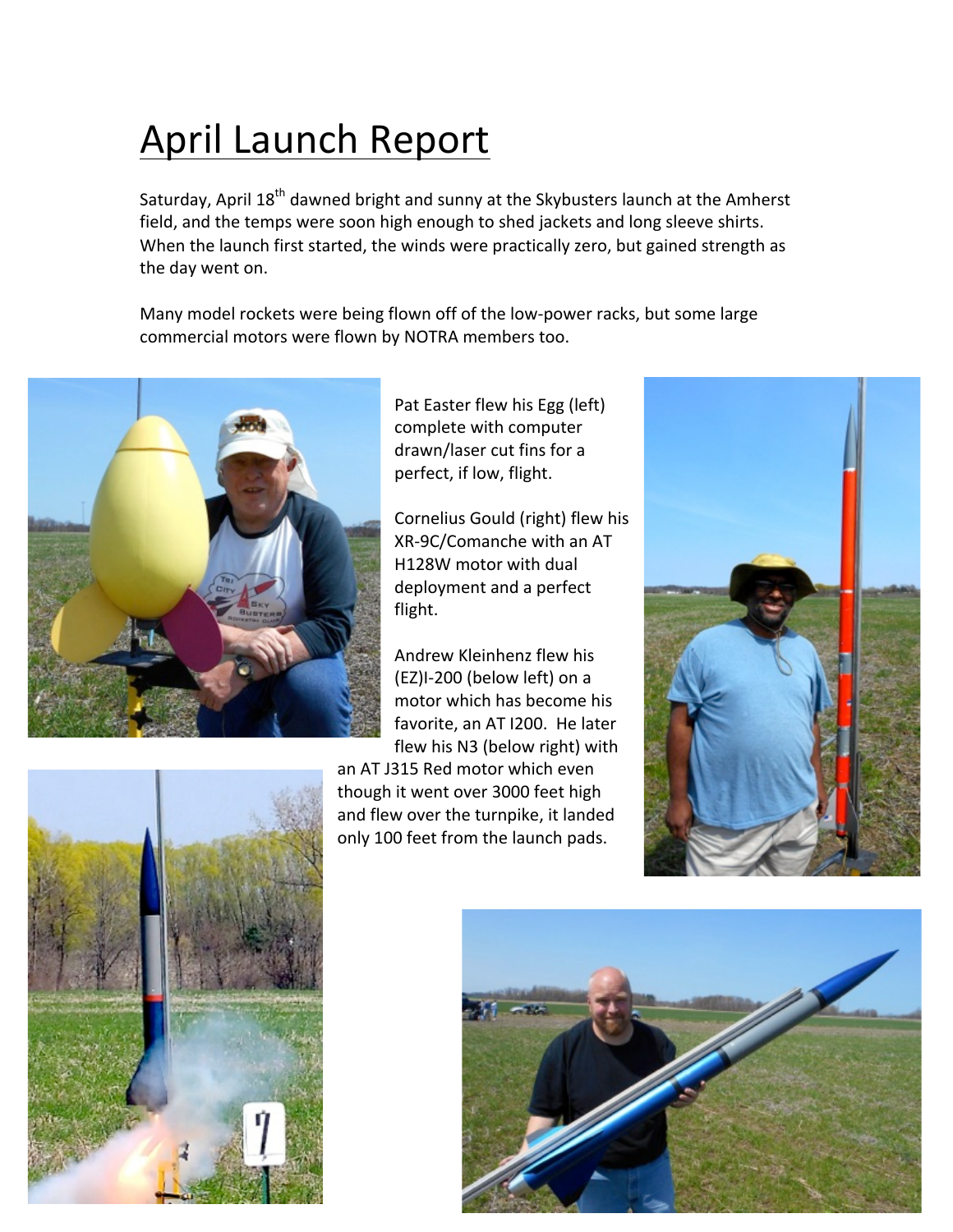

Brand new Tripoli and NOTRA member Jim Seibyl poses with his upscaled NCR SA-14 Archer (left) and flew it with an AT J800 motor and dual deploy for a perfect L2 certification flight (right), landing it only a couple of hundred feet from the flight line after a flight over 2500 feet. 

Mark Hanna poses with his Aerobee 300 (below left), which he flew with an AT H233 Red motor (below center). He then flew his scratch built Saturn 1B on an AT J570 motor (below right).